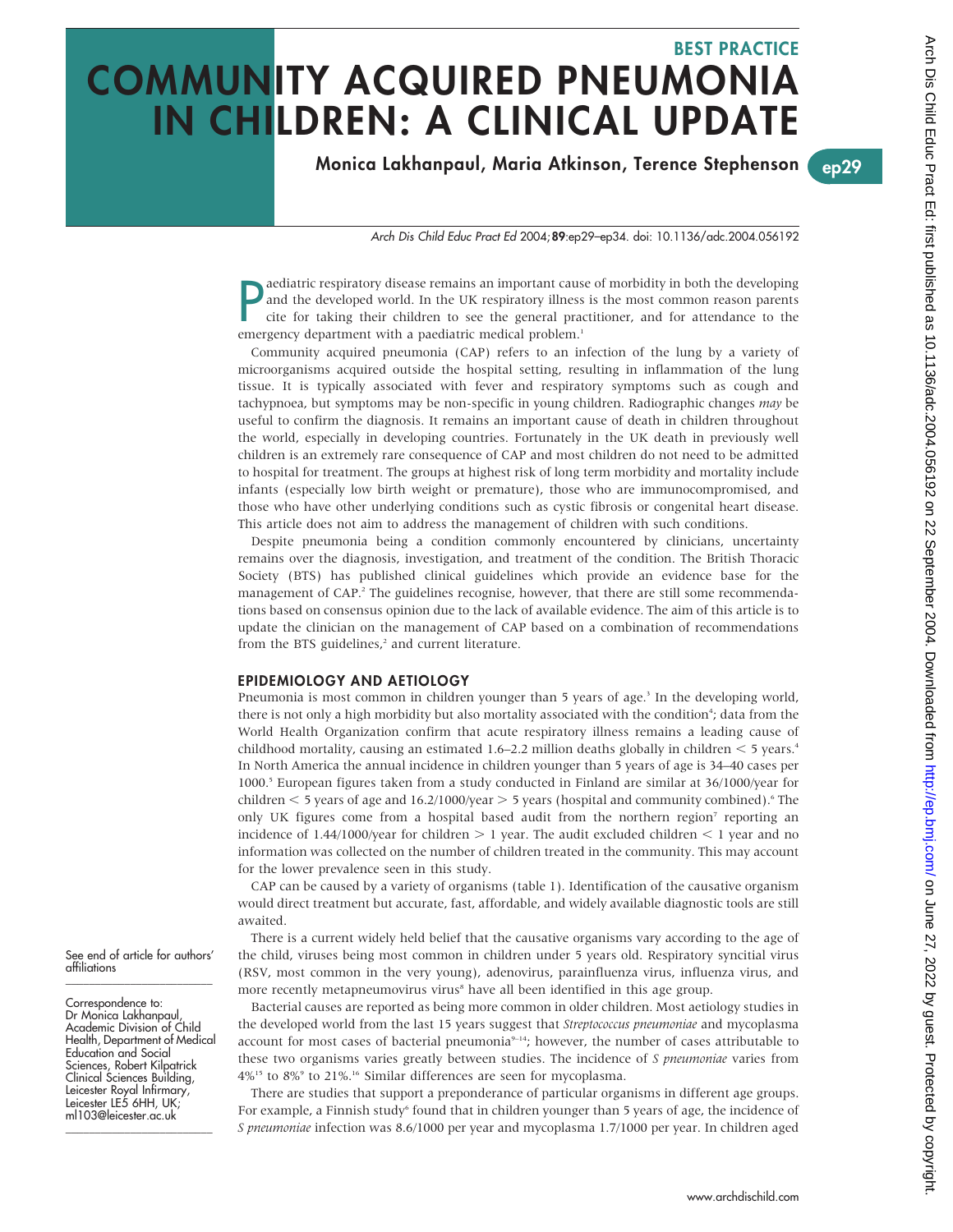

from 5–15 years, the incidence of S pneumoniae fell to 5.4/1000, while that of mycoplasma rose to 6.6/1000.

However, the audit by Clark et  $a^{\dagger}$  did not support this finding; in their study the mean age of children with mycoplasma infection was 3.5 years. Block et  $al<sup>17</sup>$  identified mycoplasma in 23% of 3–4 year old children, thereby disagreeing with the suggestion that aetiology relates to the age of the child.

# OTHER ORGANISMS TO CONSIDER

Apart from S pneumoniae and mycoplasma, other organisms that need to be considered include Chlamydia trachomatis, Bordetella pertussis, Staphylococcal aureus, and Mycobacterium tuberculosis (the causal organism of tuberculosis). Table 2 highlights some of the important features of these organisms.

#### **PREVENTION**

ep30

The pneumococcal polysaccharide vaccine protects against 23 serotypes of pneumococcal bacteria. It is not effective in young children. A new conjugate vaccine has been developed for children under 2 years of age but is currently not offered routinely in the UK to children in this age range. The vaccine has been used more extensively in the USA and has been shown to be safe and effective at reducing the burden of pneumococcal disease.<sup>18</sup> The introduction of the vaccine in the UK may alter the aetiology and epidemiology of the disease in future years.

|                          | <b>Table 2</b> Features of other causal organisms of CAP                                                                                                                                                    |
|--------------------------|-------------------------------------------------------------------------------------------------------------------------------------------------------------------------------------------------------------|
| Chlamydia trachomatis    | Most common in infants and young children.<br>History of sticky eye in neonatal period is<br>common finding                                                                                                 |
| Bordetella pertussis     | Despite primary pertussis vaccination, this<br>disease has been affecting an increasing<br>number of very young children, probably due<br>to older children and young adults who have<br>not been immunised |
| Staphylococcal infection | Rare in developed countries, most commonly<br>found in infants                                                                                                                                              |
| Tuberculosis (TB)        | A resurgence of TB has been noted. More<br>common in ethnic minorities and people<br>infected with HIV. Increasingly common in<br>the UK indigenous population                                              |

#### DIAGNOSIS Clinical presentation

Children and infants may present with a number of different clinical symptoms and signs such as fever, cough, and tachypnoea. A minority of children will present with pyrexia of unknown origin and may have no respiratory symptoms or signs.

The WHO has developed an algorithm<sup>3</sup> to aid medical and non-medical health care workers in diagnosing lower respiratory tract infection without radiological confirmation. This algorithm was designed for use in the developing countries but is still useful as a clinical tool in the UK. The WHO algorithm stresses the importance of tachypnoea (table 3) as an indicator of pneumonia. Studies from the developed world support this finding.<sup>19 20</sup> Palafox<sup>19</sup> found that tachypnoea (as defined by WHO) had a 74% sensitivity and 67% specificity for radiologically defined pneumonia. However, clinicians must be cautious in children who present early in the disease. In children who had the disease for less than three days,<sup>19</sup> tachypnoea had a lower sensitivity and specificity of illness. Clinicians must be aware that the absence of tachypnoea does not necessarily mean the absence of pneumonia.<sup>20</sup>

Tachypnoea as a sign of pneumonia must also be used with caution in children with co-morbid conditions such as asthma where tachypnoea is a sign of deterioration of the underlying condition; even when combined with a fever and cough it would not necessarily require the addition of an antibiotic.

Grunting and nasal flaring increase the chance of pneumonia, but their absence cannot be relied upon to rule out pneumonia.19 Other signs that relate to the severity of the pneumonia are chest in-drawing, nasal flaring, and cyanosis. Other noises such as rales, rhonchi, or crackles alone are not sensitive or specific for the diagnosis of pneumonia.

High fever in young children (aged up to 3 years) is also found to be a sign of pneumonia.<sup>21</sup> <sup>22</sup> A temperature  $>$  38.5°C is a feature of bacterial pneumonia.<sup>2</sup> The BTS guidelines have suggested that in children under 3 years old a combination of fever  $> 38.5$ °C, chest recession, and respiratory rate of more than 50 indicates pneumonia. Breathing difficulty itself is a more reliable sign in older children.

The absence of clinical signs is more helpful to a clinician than their presence. If all clinical signs are negative, pneumonia is unlikely. However, if signs are present, they can be used in combination to guide the clinician to consider a diagnosis of pneumonia but do not secure a definitive diagnosis.

## Alternative ways of presenting

A child with mycoplasma infection may present with symptoms such as wheeze and cough, therefore mycoplasma infection should be considered in a patient with suspected asthma not responding to treatment. Mycoplasma may also present with abdominal pain or chest pain.

| $\blacktriangleright$ <2 months of age | $>60$ breaths/min |
|----------------------------------------|-------------------|
| $\geq$ 2-12 months                     | $>50$ breaths/min |
| $\blacktriangleright$ >12 months       | $>40$ breaths/min |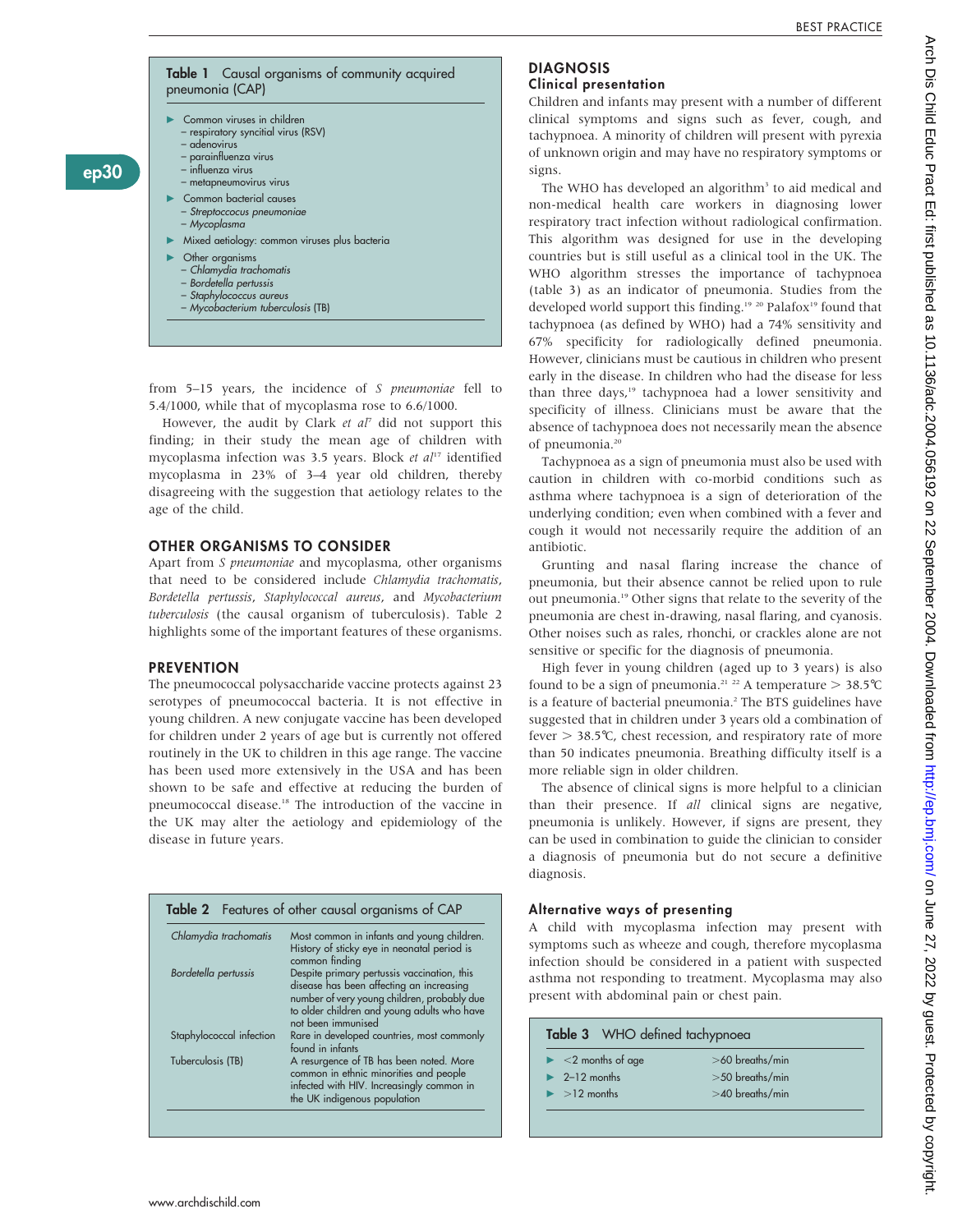Abdominal pain may also be caused by bacterial pneumonia owing to diaphragm irritation. It is one of the differential diagnoses in a child who presents with fever and abdominal pain, and can present to the surgeons as well as to paediatricians.

Pneumonia needs to excluded in infants presenting with pyrexia of unknown origin or a picture of generalised sepsis.

# Admission to hospital

A child may be admitted to hospital if:

- $\blacktriangleright$  they are not tolerating oral medication due to vomiting, or  $\blacktriangleright$  there are social concerns—for example, family unable to provide appropriate support, or
- $\blacktriangleright$  they have signs or symptoms of severe breathing difficulty.

Table 4 is a summary of recommendations from the BTS, WHO, and Paediatric Accident and Emergency Research Group<sup>2 3 25</sup> guidelines to help clinicians to identify which children may need to be admitted to hospital.

#### Serological diagnosis and other laboratory tests

A variety of different laboratory tests are currently used in combination with clinical assessment to diagnose pneumonia. Indications for their use are discussed below.

The white blood cell count, C reactive protein (CRP), and erythrocyte sedimentation rate (ESR) have been used as markers of infection, but none of them have been shown to be helpful in distinguishing between bacterial, viral, or a mixed pneumonia.<sup>23</sup> The routine measurement of acute phase reactants in the child with pneumonia is therefore not recommended.<sup>2</sup>

Blood cultures are routinely taken in many hospitals, but they have a low yield for identification of the causal organism(s).<sup>9 16</sup> In addition they take 2–3 days for a positive result and so are not helpful in informing initial antibiotic prescribing. It is not recommended that blood cultures are taken in the community setting, although within the hospital setting the BTS guidelines<sup>2</sup> still recommend that they are performed.

Polymerase chain reaction (PCR) enhances the identification of the pneumococcal organism<sup>9</sup> and mycoplasma. PCR testing is expensive, not widely available, and not rapid enough to affect initial management. The routine use of PCR is currently not recommended, but in the future may provide important evidence of specific aetiology and guide treatment.

Mycoplasma pneumonia remains difficult to diagnose clinically and serologically, therefore treatment is often started empirically. Cold agglutinins seen in mycoplasma infection have been used during the acute phase but have limited value since the positive predictive value is only 70%.<sup>24</sup> The gold standard remains paired serology 14 days apart. The BTS guidelines do not give clear recommendations of when serological tests for mycoplasma should be performed since most children are treated for the disease empirically based on

# Table 4 Indications for admissions to hospital<sup>2 3 25</sup>

- $\triangleright$  Oxygen saturation <92% in air
- RR  $>70$ /min in infants,  $>50$ /min in older children
- Signs of severe breathing difficulty; chest wall in-drawings, nasal flaring, grunting, apnoea
- Feeding less than half normal intake
- Signs of dehydration

RR, respiratory rate.

#### **Table 5** Useful investigations in hospital<sup>2 25</sup>

- Blood cultures if suspected to have bacterial pneumonia
- Acute serum, and convalescent serum if no diagnosis made during acute illness
- $\blacktriangleright$  Nasopharyngeal aspirate in children <18 months
- <sup>c</sup> If significant pleural fluid present, pleural aspiration ep31

the clinician's suspicion of the organism being present. Until more evidence is available it is useful for paired samples to be taken in children who are not responding to treatment.

Nasopharyngeal aspirate for viral immunofluorescence and viral antigen detection may be useful in identifying a virus but has little effect on the immediate management of a patient. These tests are highly sensitive and help to identify RSV positive children so that they can isolated, thereby avoiding infection of other children on the ward. The results of this test are also useful for epidemiological purposes, but it is important to be aware that pneumonia may have a mixed aetiology and may still require antibiotic treatment.

Table 5 provides a summary from the BTS and the Paediatric Accident and Emergency Research Group guidelines<sup> $2.25$ </sup> of investigations useful for children admitted to hospital with suspected pneumonia based on current evidence.

#### Radiological diagnosis

The chest  $x$  ray (CXR) is still considered to be the gold standard for diagnosing pneumonia in the developed world. However, there is poor concordance between radiologists about what radiological changes constitute pneumonia. An additional problem is the variation in reporting CXRs between radiologists. Davies et  $al^{26}$  studied the CXRs of 40 infants under the age of 6 months admitted with lower respiratory tract infection and showed that there is variation in intra-observer and inter-observer agreement among radiologists. Others have confirmed this.<sup>27</sup> Consolidation on the CXR was most commonly identified by the radiologists and generally agreed to represent pneumonic change.<sup>26</sup>

WHO has recognised the difficulties with CXR interpretation and developed a tool to standardise the reporting of CXR for use in epidemiological studies of pneumonia. This system classifies CXR as normal appearance, infiltrates or end stage consolidation defined as a ''significant amount of alveolar type consolidation''. So does a normal CXR rule out pneumonia? There is anecdotal evidence for having pneumonia with a normal CXR. Fever and tachypnoea may present before CXR changes are seen. How this is managed will depend on the individual case taking into account factors such as age and length of illness.

Can CXR be used to assess aetiology? In an earlier section, the difficulty with serological diagnosis was highlighted. A similar difficulty arises in trying to use CXR to distinguish aetiology. Swischuk<sup>28</sup> found a 90% accuracy rate overall when trying to differentiate bacterial from viral pneumonia. However, in this study cases were classed as being viral or bacterial on clinical grounds, a system which is known to be flawed. Bettenay<sup>29</sup> found that there was only a 30% chance of isolating a bacteria when the CXR suggested a bacterial cause using the system designed by Swischuk.<sup>28</sup> Thus, although consolidation is reliable for diagnosing pneumonia, it should not be used to assume a bacterial infection. This was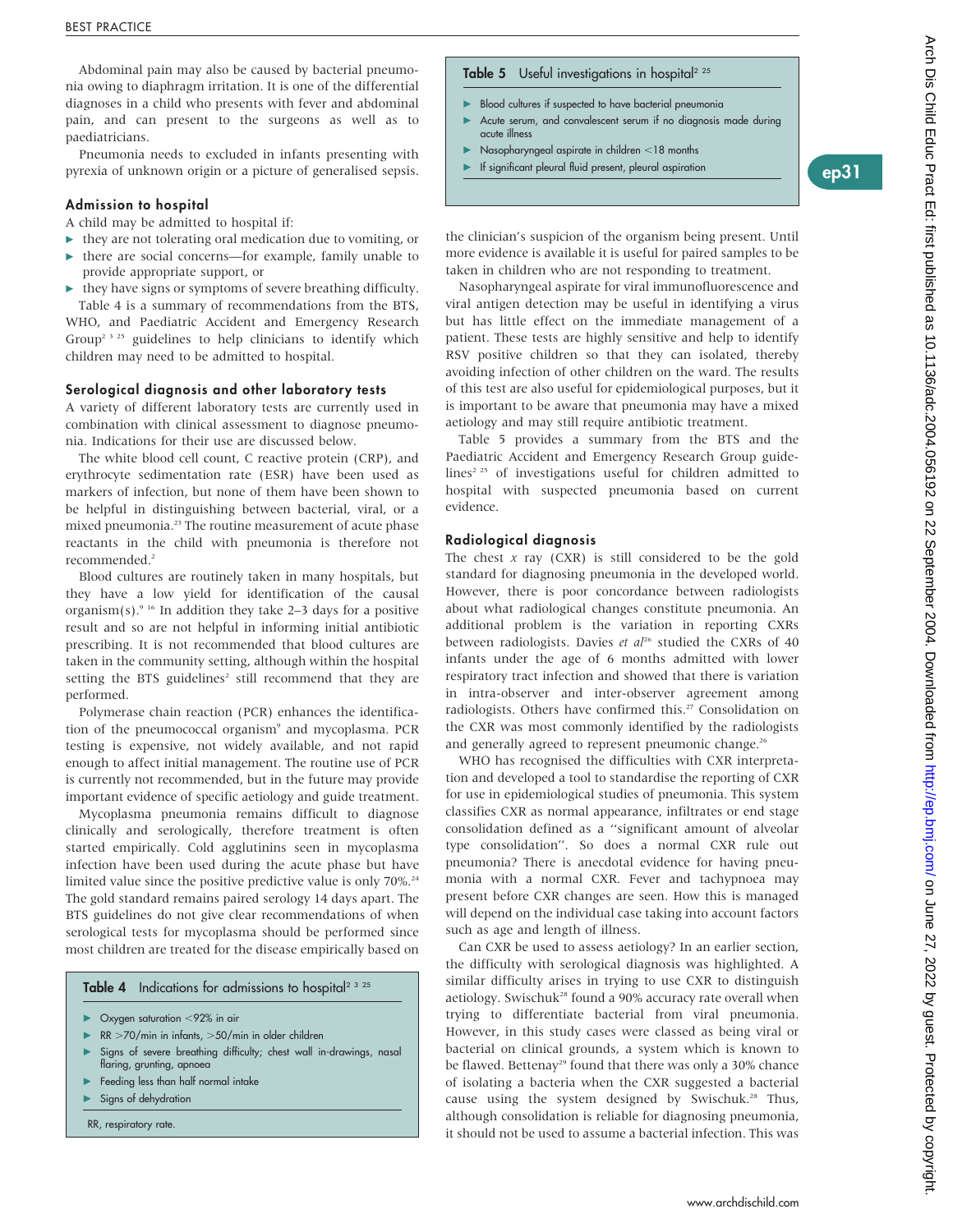further demonstrated in an aetiology study by Virkki et al.<sup>30</sup> In this study, aetiology and radiological changes were assessed in 254 children; only 72% of those with alveolar infiltrates had a bacterial infection. In children with solely viral pneumonia 50% had alveolar changes. Looking at the group with interstitial changes, half had evidence of viral infection and the other half had bacterial infection. This has been confirmed in a systematic review looking at the differentiation between viral and bacterial lower respiratory chest infection.<sup>31</sup>

ep32

# When should CXR be performed?

A systematic Cochrane review<sup>31</sup> indicates that there is no evidence to show that performing a CXR in ambulatory children (that is, children not admitted to hospital) aged over 2 months with an acute lower respiratory infection affects outcome and therefore it is not routinely necessary to perform CXR before treatment. In these children the clinician can use clinical signs and symptoms to direct management.

It is unclear which clinical signs should indicate the need for CXR. The available studies which examine the relation between clinical signs and radiological changes give different results, but with the evidence available<sup>32-35</sup> the BTS<sup>2</sup> has concluded that ''it is advisable to consider a CXR in a child  $<$ 5 years with a fever of 39 $^{\circ}$ C of unknown origin unless classical features of bronchiolitis are present''.

The contribution of CXR to management of children admitted to hospital with more severe symptoms is also not clear. CXRs have not been shown to alter management decisions or the time taken to recovery. CXRs are helpful when a complication such as pleural effusion is suspected, or pneumonia is prolonged or unresponsive to antimicrobials.

In summary, CXR is not helpful in determining aetiology and does not contribute to the management of ambulatory children with mild uncomplicated lower respiratory tract illness. CXR to diagnose pneumonia may be helpful in some scenarios as detailed above. Table 6 provides some guidance<sup>2</sup> for clinicians as to which children would benefit from CXR. The guidance is not very specific because of the lack of research in this area.

#### TREATMENT

The clinician faces four problems:

- $\blacktriangleright$  Whether to treat with antibiotics or not
- If the decision is to treat, whether to use a narrow or broad spectrum antibiotic
- Whether to administer the antibiotics via the oral or the intravenous route
- $\blacktriangleright$  Whether admission to hospital is required.

There has been only one study addressing the question of whether to treat or withhold antibiotics. Friis et  $al^{36}$ conducted a prospective randomised controlled trial allocating children with pneumonia to receiving either antibiotics or placebo. No difference was seen between the two groups in

Table 6 Indications for CXR in either primary care or hospital<sup>2</sup>

- For diagnosis of child  $<$  5 years with fever of 39°C of unknown origin
- If complication (for example, pleural effusion) suspected
- Atypical symptoms or unresponsive to treatment
- For follow up of children with lobar collapse or ongoing symptoms

the course of the acute disease or with the development of pulmonary complications. However, 15 of the 64 children in the placebo group went on to receive antibiotics. On the basis of this study the BTS guidelines<sup>2</sup> suggest that young children (no age range given in the guidelines) presenting with mild symptoms of lower respiratory tract infection need not be treated with antibiotics. For all other children antibiotic treatment is warranted, but which antibiotic and by which route is by no means clear. Unfortunately, there exists a paucity of well conducted adequately powered randomised controlled trials comparing the effectiveness of different classes of antimicrobial agents in paediatric pneumonia.

Most children will be able to be treated using oral antibiotics in the community.

Inpatient treatment is required if:

- $\triangleright$  there are social concerns about the care of the child or concerns that the child will be given the antibiotics at home
- $\blacktriangleright$  the child is vomiting and either requires a trial of oral antibiotics in hospital or intravenous antibiotics if oral preparations are not tolerated
- c the child has signs of severe disease and requires supportive therapy—for example, oxygen
- c the child has severe disease and requires intravenous antibiotics
- the child needs to be admitted to intensive care or high dependency.

#### Which antibiotic?

The choice of antibiotic is largely empirical, based on the most likely organism from aetiology studies while also considering the age of the child. The most common cause of bacterial pneumonia is S pneumoniae. Resistance of S pneumoniae to penicillin is increasing but overall remains low in the UK (7% according to the Communicable Disease Report UK 2000). The BTS guidelines<sup>2</sup> therefore suggest oral amoxicillin as first line treatment in children  $<$  5 years, with co-amoxiclav, cefaclor, erythromycin, clarithromycin, and azithromycin as alternatives. Recommendations for the treatment of children  $>$  5 years are less clear. The true incidence of mycoplasma, even in the younger age group, is not known and varies widely in aetiology studies, from 2%17 to 39%.<sup>37</sup> Therefore the use of macrolides either as first line treatment alone or in addition to a penicillin poses a much more difficult question for the clinician. Studies comparing the use of macrolides with other groups of antibiotics as first line treatment have not been able to provide clear recommendations.<sup>38-40</sup> A clinical trial comparing antibiotic treatment options is required.

#### Route of administration

There have been no randomised controlled trials to investigate whether children admitted to hospital should be treated with oral or intravenous (iv) antibiotics. The BTS guidelines<sup>2</sup> suggest that iv antibiotics should be reserved for children with severe symptoms or signs or those who are unable to tolerate oral antibiotics. In practice, however, many children deemed unwell enough to be admitted to hospital (for example, who are vomiting or requiring some oxygen) are treated with iv antibiotics irrespective of the severity of their signs or symptoms. The BTS guidelines<sup>2</sup> initially stated that antibiotics administered orally are safe and effective for children presenting with CAP. Following appraisal by the quality of practice committee at the Royal College of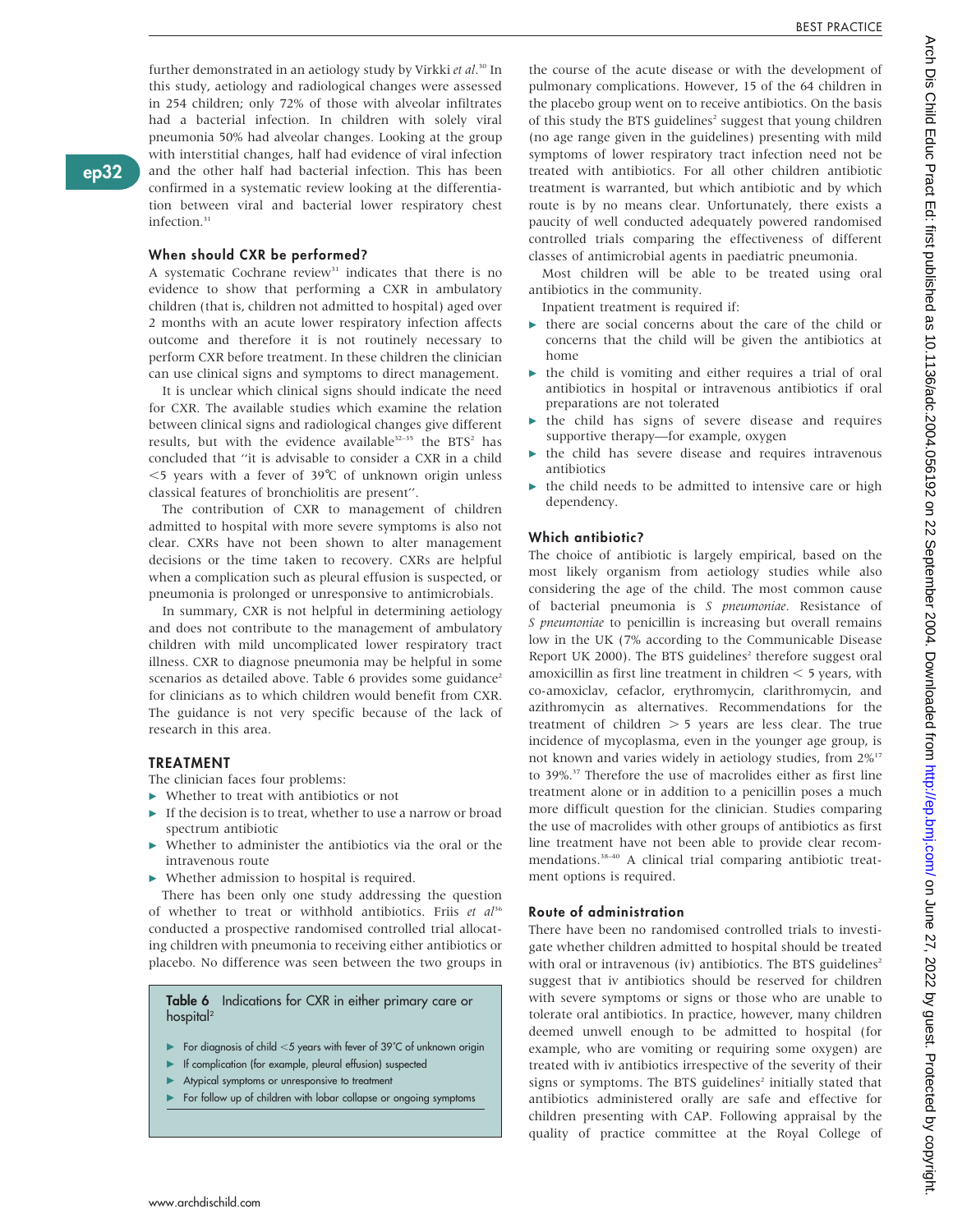Paediatrics and Child Health, this statement was amended to "amoxicillin administered orally is effective for children  $> 6$ months who are well enough to be treated without hospital admission''. This is based on a trial comparing the efficacy of one dose of intramuscular penicillin to oral amoxicillin given to children in accident and emergency who were well enough to be discharged home.<sup>41</sup> Results of a multicentre randomised controlled trial comparing oral and iv treatment for children who require admission to hospital should be available later this year.

## Length of treatment

There is currently little research to indicate the most appropriate length of time that a child with CAP should be treated with antibiotics. Oral antibiotics are routinely prescribed for 5–7 days, but treatment duration is increased to 10 days for severe infections (depending on which antibiotic is used). This practice is not based on clinical research and depends on the individual clinician. A multicentre randomised controlled trial has been completed in India,<sup>42</sup> but this study only compared children with "nonsevere'' pneumonia in the paediatric outpatient department and cases of pneumonia were based on a clinical diagnosis and not confirmed by CXR.

There are no randomised controlled trials in children addressing the issue about when to switch from intravenous antibiotics to oral antibiotics. If the child is clearly improving the clinician makes a judgment that it is safe to transfer to oral antibiotics.2 Most often this is after 24 hours of intravenous treatment, when the temperature falls and symptoms of breathing difficulty are resolving.

# **Complications**

Most children with CAP improve without any sequelae. However, a small proportion develop complications which need treating. Table 7 provides a list of complications that may be encountered in children presenting with CAP.

#### Follow up

Once the patient has been discharged from hospital, some clinicians arrange follow up  $x$  rays at 6–8 weeks. The value of this has been questioned and unless the child continues to be symptomatic or has lobar collapse or ''round pneumonia'', it is not recommended.<sup>43 44</sup>

### GUIDELINES

The BTS has published a guideline on the ''Management of community acquired pneumonia in childhood",<sup>2</sup> and the Paediatric Accident and Emergency Research Group by Lakhanpaul et  $al^{25}$  have developed a problem based guideline for ''The management of children with breathing difficulty presenting acutely to hospital''. Both are based on a systematic literature review, but emphasise the difficulty with the current investigations available for assessing

### Table 7 Complications of CAP<sup>2</sup>

- Treatment failure caused by antibiotic resistance
- Pleural effusion and empyema
- Lung abscess
- Septicaemia
- Metastatic infection—for example, osteomyelitis or septic arthritis

#### **Table 8** Key recommendations of guidelines<sup> $2,25$ </sup>

- $\triangleright$  A child over 2 months old presenting in the community with clinical signs consistent with pneumonia does not require any microbiological or radiological investigation before initiating treatment
- Despite blood cultures having a low sensitivity it is still recommended that they should be performed on all children admitted to hospital with pneumonia
- Acute phase reactants do not help distinguish between viral and bacterial pneumonia and should not be measured routinely
- A child  $<$  5 years old presenting to hospital with pyrexia ( $>$ 39°C) of unknown origin should be *considered* for a chest radiograph
- Consolidation is the only reliable sign for the diagnosis of pneumonia
- There is currently no consensus as to whether all children admitted to hospital with clinically diagnosed pneumonia should have a chest radiograph. In fact, both guidelines highlight the difficulty with clinicians basing their diagnosis on the radiograph
- Further research is required to develop affordable, specific, and sensitive investigations for the diagnosis of bacterial and viral pneumonia
- Amoxicillin is the first choice for oral antibiotic treatment in children ,5 years old; alternatives are co-amoxiclav, cefaclor, erythromycin, clarithromycin, and azithromycin
- Because mycoplasma pneumonia is more prevalent in older children, macrolide antibiotics may be used as first line empirical treatment in children aged  $\geq 5$  years
- Amoxicillin administered orally is effective for children  $>$ 6 months who are well enough to be treated without hospital admission
- Intravenous antibiotics should be used in the treatment of pneumonia in children when the child is unable to absorb oral antibiotics or presents with severe symptoms and signs

children with pneumonia and highlight the need for further research. The key recommendations of these guidelines are listed in table 8.

# CONTINUING UNCERTAINTY

Reviews of the literature and current clinical guidelines<sup>2 3 25</sup> have identified areas of uncertainty in the management and investigation of children with CAP (table 9). Further research is required to answer the unresolved clinical questions so that clinicians can move further towards practising evidence based medicine.

# **CONCLUSIONS**

CAP is still a common disease in the developed world. Research is ongoing to identify the most sensitive and specific tools by which to identify the causative organism so that more directed treatment can be used. International travel, the

# Table 9 Areas of continuing uncertainty

- The most useful clinical signs and symptoms that help to predict a diagnosis of pneumonia
- $\blacktriangleright$  Which children require a chest x ray before treatment
- Which test to detect the causative organism will be sensitive, specific, affordable, and quick and easy to use
- Which antibiotic should be prescribed
- $\blacktriangleright$  Which route should be used for administering the antibiotic prescribed
- $\blacktriangleright$  If the intravenous route is used when should a switch to oral antibiotics occur
- Which children should continue to take low dose prophylactic antibiotics following a diagnosis of pneumonia
- $\triangleright$  Whether all children under 2 years should be given the new conjugate pneumococcal vaccine
- Variation in individual host response to the disease

ep33